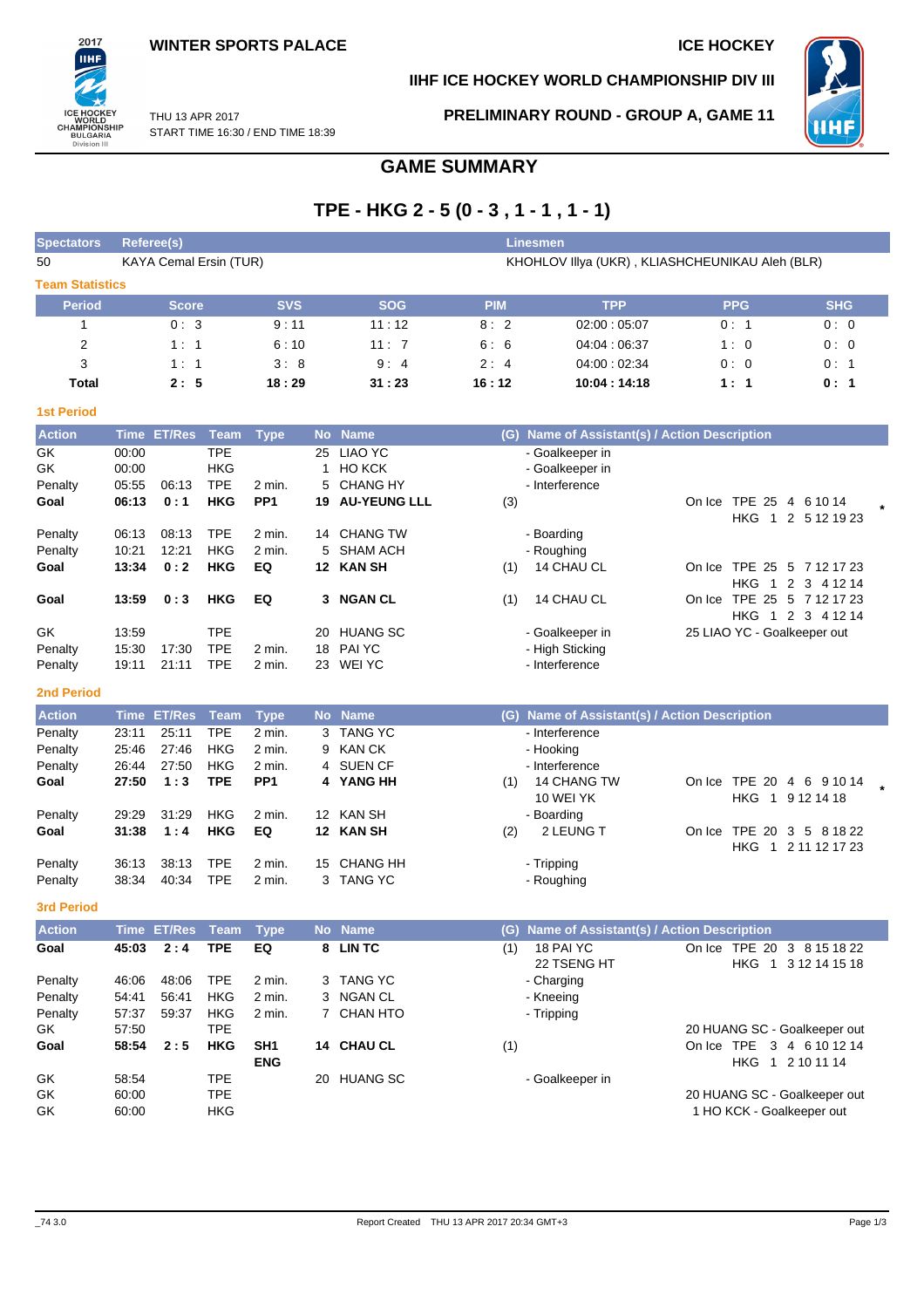



## **IIHF ICE HOCKEY WORLD CHAMPIONSHIP DIV III**



THU 13 APR 2017 START TIME 16:30 / END TIME 18:39

# **PRELIMINARY ROUND - GROUP A, GAME 11**

## **Goalkeeper Records**

## **Team : TPE - Chinese Taipei Team : HKG - Hong Kong**

|  |  | Team : HKG - Hong Kong |  |
|--|--|------------------------|--|
|  |  |                        |  |

| No Name             | <b>SOG</b> | <b>SVS</b> | MIP   | No Name            | <b>SOG</b> | <b>SVS</b> | <b>MIP</b> |
|---------------------|------------|------------|-------|--------------------|------------|------------|------------|
| 20 HUANG Sheng-Chun | 15         | 14         | 44:57 | 1 HO King Chi King |            | 29         | 60:00      |
| 25 LIAO Yu-Cheng    |            |            | 13:59 | 25 CHEUNG Ching Ho |            |            |            |

#### **Game Statistics**

| Team : TPE (red)  |                              |              |             |             |                         |                |                |         |       |                |                |          |           |                |                   |
|-------------------|------------------------------|--------------|-------------|-------------|-------------------------|----------------|----------------|---------|-------|----------------|----------------|----------|-----------|----------------|-------------------|
|                   | Head Coach: LANG Ryan Conrad |              |             |             |                         |                |                |         |       |                | Shots on Goal  |          |           |                |                   |
| <b>No Pos</b>     | <b>Name</b>                  | G            | A           | P           | <b>PIM</b>              | FO+            | FO-            | $FO+/-$ | FO%   |                | $\overline{2}$ | 3        | <b>OT</b> | <b>TS</b>      | $+/-$             |
| 4 F               | YANG Hsiao-Hao +A (BP)       |              | $\mathbf 0$ | 1           | 0                       | 1              | 1              | 0       | 50.00 |                | 2              | 0        |           | 3              | $-1$              |
| $\mathsf{F}$<br>6 | SHEN Yen-Chin +C             | 0            | 0           | $\Omega$    | 0                       | 10             | 5              | 5       | 66.67 | 3              | 5              | 0        |           | 8              | $-1$              |
| F<br>9            | CHEN Yen-Chih                | 0            | 0           | 0           | 0                       | 0              |                | $-1$    | 0.00  | 0              |                |          |           | $\overline{2}$ | 0                 |
| 10 F              | WEI Yu-Ku                    | 0            |             |             | 0                       | 8              | 4              | 4       | 66.67 |                |                |          |           | 3              | $-1$              |
| 14 D              | <b>CHANG Tse-Wei</b>         | 0            |             |             | $\overline{2}$          | 0              |                | $-1$    | 0.00  |                | 0              | $\Omega$ |           |                | $-1$              |
| 3 D               | <b>TANG Yi-Cheng</b>         | 0            | 0           | 0           | 6                       | 0              | 0              | 0       | 0.00  |                |                | 2        |           | 4              | -1                |
| F<br>8            | LIN Tzu-Chieh                |              | 0           |             | 0                       | 9              | 6              | 3       | 60.00 | $\overline{2}$ | 0              | 3        |           | 5              | $\mathbf 0$       |
| 15 D              | CHANG Hsing-Han +A           |              | $\Omega$    | $\Omega$    | $\overline{\mathbf{c}}$ | $\mathbf 0$    | $\mathbf 0$    | 0       | 0.00  | 0              | $\mathbf 0$    | $\Omega$ |           | $\mathbf 0$    | $+1$              |
| F<br>18           | PAI Yu-Chi                   | 0            |             |             | $\overline{2}$          | $\mathbf 0$    | $\mathbf 0$    | 0       | 0.00  |                | 0              | $\Omega$ |           | 1              | $\mathbf 0$       |
| 22 F              | <b>TSENG Ha-Ting</b>         | 0            |             |             | 0                       | 0              | 2              | $-2$    | 0.00  |                | 1              |          |           | 3              | $\mathbf 0$       |
| 5 D               | CHANG Han-Yuan               | 0            | 0           | 0           | 2                       | 0              | 0              | 0       | 0.00  | 0              | 0              |          |           | 1              | $-3$              |
| D<br>11           | <b>HUANG Sheng-Chieh</b>     | 0            | 0           | 0           | 0                       | 0              | 0              | 0       | 0.00  | 0              | 0              | 0        |           | 0              | $\mathbf 0$       |
| 12 F              | YANG Cheng-Yu                | 0            | 0           | 0           | 0                       | $\pmb{0}$      | 2              | $-2$    | 0.00  | 0              | 0              | 0        |           | 0              | $-3$              |
| 17 F              | <b>HSU Meng-Che</b>          | 0            | 0           | $\mathbf 0$ | 0                       | $\overline{c}$ | $\mathbf 2$    | 0       | 50.00 | 0              | $\mathbf 0$    | 0        |           | 0              | $\textnormal{-}2$ |
| 24 F              | <b>TANG Tzu-Yi</b>           | 0            | 0           | $\Omega$    | 0                       | $\mathbf{1}$   | 3              | $-2$    | 25.00 | 0              | $\mathbf 0$    | $\Omega$ |           | 0              | $\mathbf 0$       |
| 2 F               | YANG Hsiao-Yi                | 0            | 0           | 0           | 0                       | 0              | 0              | 0       | 0.00  | 0              | 0              | 0        |           | 0              | 0                 |
| 7F                | CHANG Kai-Tai                | 0            | 0           | $\mathbf 0$ | 0                       | $\pmb{0}$      | 0              | 0       | 0.00  | 0              | 0              | 0        |           | 0              | $-2$              |
| 23 F              | WEI Yu-Chieh                 | 0            | 0           | 0           | $\overline{2}$          | $\overline{2}$ | $\overline{2}$ | 0       | 50.00 | 0              | 0              | 0        |           | 0              | $-2$              |
| GK<br>20          | <b>HUANG Sheng-Chun</b>      | 0            | 0           | 0           | 0                       |                |                |         |       |                | 0              | 0        |           | 0              |                   |
| 25 GK             | LIAO Yu-Cheng                | 0            | $\Omega$    | $\Omega$    | $\Omega$                |                |                |         |       | $\Omega$       | 0              | $\Omega$ |           | $\Omega$       |                   |
| <b>Total</b>      |                              | $\mathbf{2}$ | 4           | 6           | 16                      | 33             | 29             | 4       | 53.23 | 11             | 11             | 9        |           | 31             |                   |

## **Team : HKG (white)**

|               | Head Coach: KAN Yeung Kit<br><b>Shots on Goal</b> |    |                |             |                |                |          |          |       |    |                |          |                 |             |
|---------------|---------------------------------------------------|----|----------------|-------------|----------------|----------------|----------|----------|-------|----|----------------|----------|-----------------|-------------|
| <b>No Pos</b> | <b>Name</b>                                       | G. | A              | P           | <b>PIM</b>     | $FO+$          | FO-      | $FO+/-$  | FO%   |    | $\overline{2}$ | 3        | <b>TS</b><br>OT | $+/-$       |
| 2 D           | LEUNG Tony +C                                     |    |                |             | 0              | 0              | $\Omega$ | 0        | 0.00  |    | 2              | $\Omega$ | 3               | $+4$        |
| E<br>5        | SHAM Alvin Cheuk Him +A                           |    | 0              | $\Omega$    | $\overline{2}$ | 3              |          | 2        | 75.00 | 2  | 0              | 2        | 4               | $\Omega$    |
| D<br>11       | WONG Ka Ho                                        |    | 0              | 0           | 0              | 0              | $\Omega$ |          | 0.00  |    | 2              |          | 4               | $+2$        |
| F<br>19       | <b>AU-YEUNG Lennon Lok Lam</b>                    |    | 0              |             | 0              | 0              | 0        | 0        | 0.00  | 2  | 0              | $\Omega$ | $\overline{2}$  | $\mathbf 0$ |
| 23 F          | <b>TANG Shin Ming Jasper</b>                      | 0  | 0              | $\Omega$    | 0              | $\overline{7}$ | 11       | $-4$     | 38.89 |    | 0              | $\Omega$ |                 | $+1$        |
| 3 F           | <b>NGAN Cheuk Long</b>                            |    | 0              |             | 2              | 0              | $\Omega$ | 0        | 0.00  |    | 0              | 0        |                 | $+1$        |
| 12 F          | <b>KAN Siu Him</b>                                | 2  | 0              | 2           | $\overline{2}$ | 10             | 6        | 4        | 62.50 | 2  | 2              | $\Omega$ | 4               | $+2$        |
| 14 F          | CHAU Chi lok                                      |    | $\overline{2}$ | 3           | $\mathbf 0$    | 6              |          | $-1$     | 46.15 |    |                |          | 3               | $+2$        |
| D<br>18       | <b>FUNG Bun Yu Bernard</b>                        |    | $\Omega$       | $\mathbf 0$ | 0              | 0              | $\Omega$ | 0        | 0.00  |    | 0              | 0        |                 | $-1$        |
| D<br>21       | CHEUNG Po Wang                                    | 0  | 0              | $\mathbf 0$ | $\mathbf 0$    | 0              | $\Omega$ | $\Omega$ | 0.00  | 0  | 0              | $\Omega$ | 0               | $\Omega$    |
| 4 F           | SUEN Chun Fung                                    |    | $\Omega$       | $\Omega$    | 2              | 0              | $\Omega$ | 0        | 0.00  | 0  | 0              | 0        | 0               | $+2$        |
| 7 F           | CHAN Hon To Otto                                  |    | 0              | $\Omega$    | $\overline{2}$ | 0              | $\Omega$ | 0        | 0.00  | 0  | 0              | $\Omega$ | 0               | $\Omega$    |
| 10 F          | TAI Jeffrey Wing Cheong                           |    | 0              | 0           | 0              | 2              | 7        | $-5$     | 22.22 | 0  | 0              | 0        | 0               | $+1$        |
| 15 D          | <b>YEUNG Chun Ying</b>                            | 0  | 0              | 0           | 0              | 0              | 0        | 0        | 0.00  | 0  | 0              | 0        | 0               | $-1$        |
| 17 F          | LAU Chi Lok                                       | 0  | 0              | 0           | 0              | 0              | $\Omega$ | 0        | 0.00  | 0  | 0              | $\Omega$ | 0               | $+1$        |
| 9 D           | <b>KAN Chun Keung</b>                             |    | 0              | 0           | 2              |                |          | 0        | 50.00 | 0  | 0              | $\Omega$ | 0               | 0           |
| 13<br>D       | MA Hon Chung Julian +A                            |    | $\Omega$       | $\mathbf 0$ | 0              | $\Omega$       | $\Omega$ | 0        | 0.00  | 0  | 0              | $\Omega$ | 0               | 0           |
| GK            | HO King Chi King (BP)                             |    | $\Omega$       | 0           | 0              |                |          |          |       |    | 0              | $\Omega$ |                 |             |
| GK<br>25      | CHEUNG Ching Ho                                   |    | 0              | $\Omega$    | 0              |                |          |          |       |    | 0              |          |                 |             |
| Total         |                                                   | 5  | 3              | 8           | 12             | 29             | 33       | -4       | 46.77 | 12 | 7              | 4        | 23              |             |